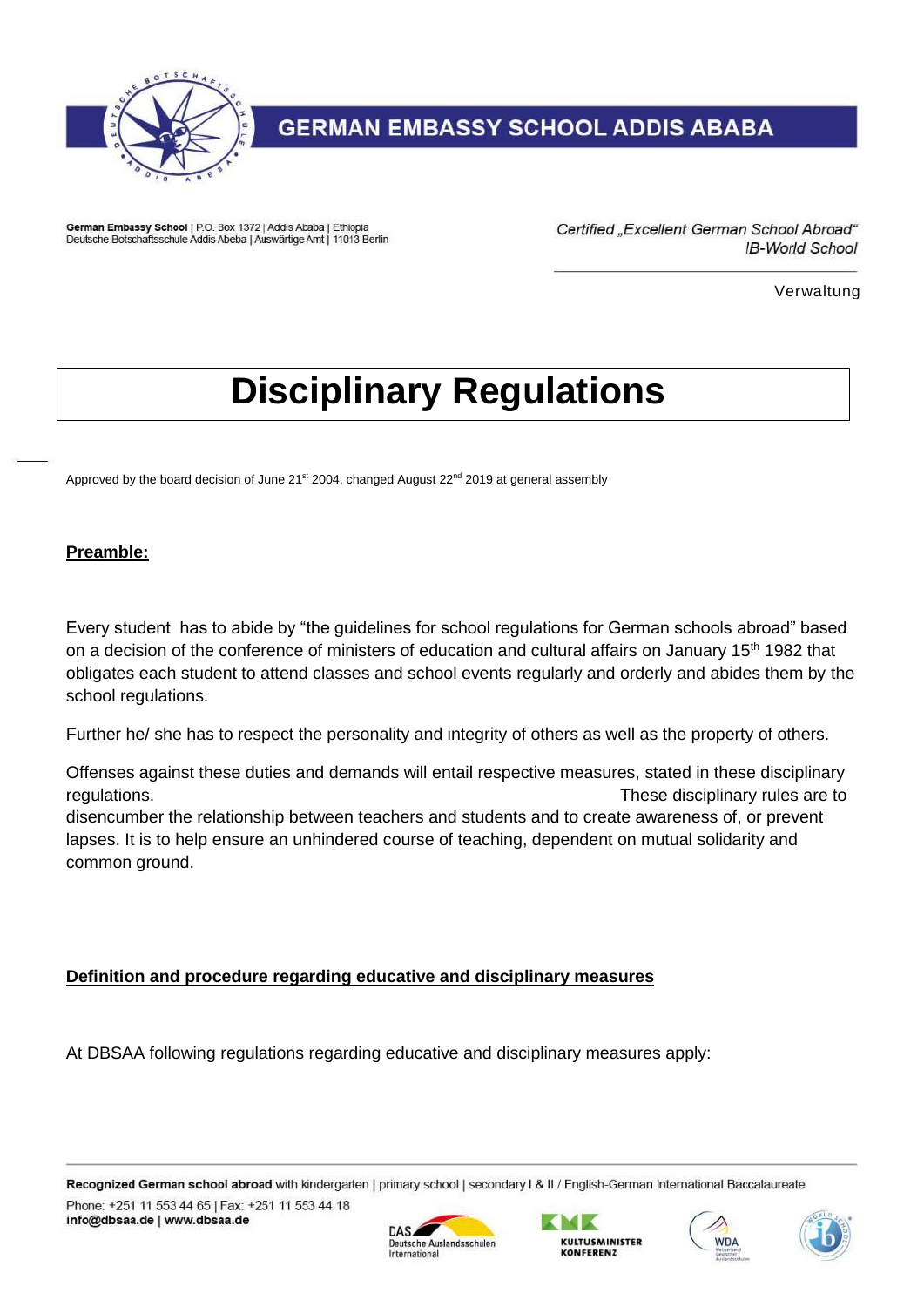

German Embassy School | P.O. Box 1372 | Addis Ababa | Ethiopia Deutsche Botschaftsschule Addis Abeba | Auswärtige Amt | 11013 Berlin Certified "Excellent German School Abroad" **IB-World School** 

Verwaltung

**Preface:**

- The application of measures to obtain order is only considered if educative means are not sufficient.
- Considering educational principles, the teachers themselves are to select the educative measure which is most appropriate, considering the respective situation as well as the age of the student.
- In case of frequent misconduct of single students or collective misguided behavior of the class or learning group, the reasons for misconduct are to be especially investigated. As to the discretion of the teacher, the parents should be contacted.
- Corporal punishment is forbidden.
- Educative and disciplinary measures have to be imposed immediately, if it is necessary to have feedback with the head of school then within 2 days after the misconduct.
- Measures have to be adequate to the misconduct.
- Disciplinary measures should be usually announced in advance.
- Depending on the kind of educative measure, only the stundent or also the parents or legal guardians will be informed. The parents or legal guardians will be informed in any case regarding disciplinary measures.
- Educative and disciplinary measures in writing have to be signed by the parents or legal guardians within 14 days and handed in at the school.
- For the notification of parents or legal guardians, the standardized form has to be used ( $\rightarrow$  QH 3.c (dt.), 3.7d (engl.))
- For reprovals, the standardized form  $(\rightarrow$  QH 3e (dt.), 3.7 f) engl.) has to be used.
- Educative and disciplinary measures in writing are filed in the student file.
- Educative and disciplinary measures can be declared on the school grounds, during school events outside of the school grounds as well as on school busses.
- Multiple educative measures can be declared at the same time for a misconduct, but only one disciplinary measure. If applicable, in relation to one or more educative measure/s.
- Nor educative neither disciplinary measures are graded.
- Educative and disciplinary measures are defined (see below).
- Relevant information are formulated in the comment by the educative and disciplinary measures (see below).
- In case of a violation against the cellphone regulation, the separate regulation applies.







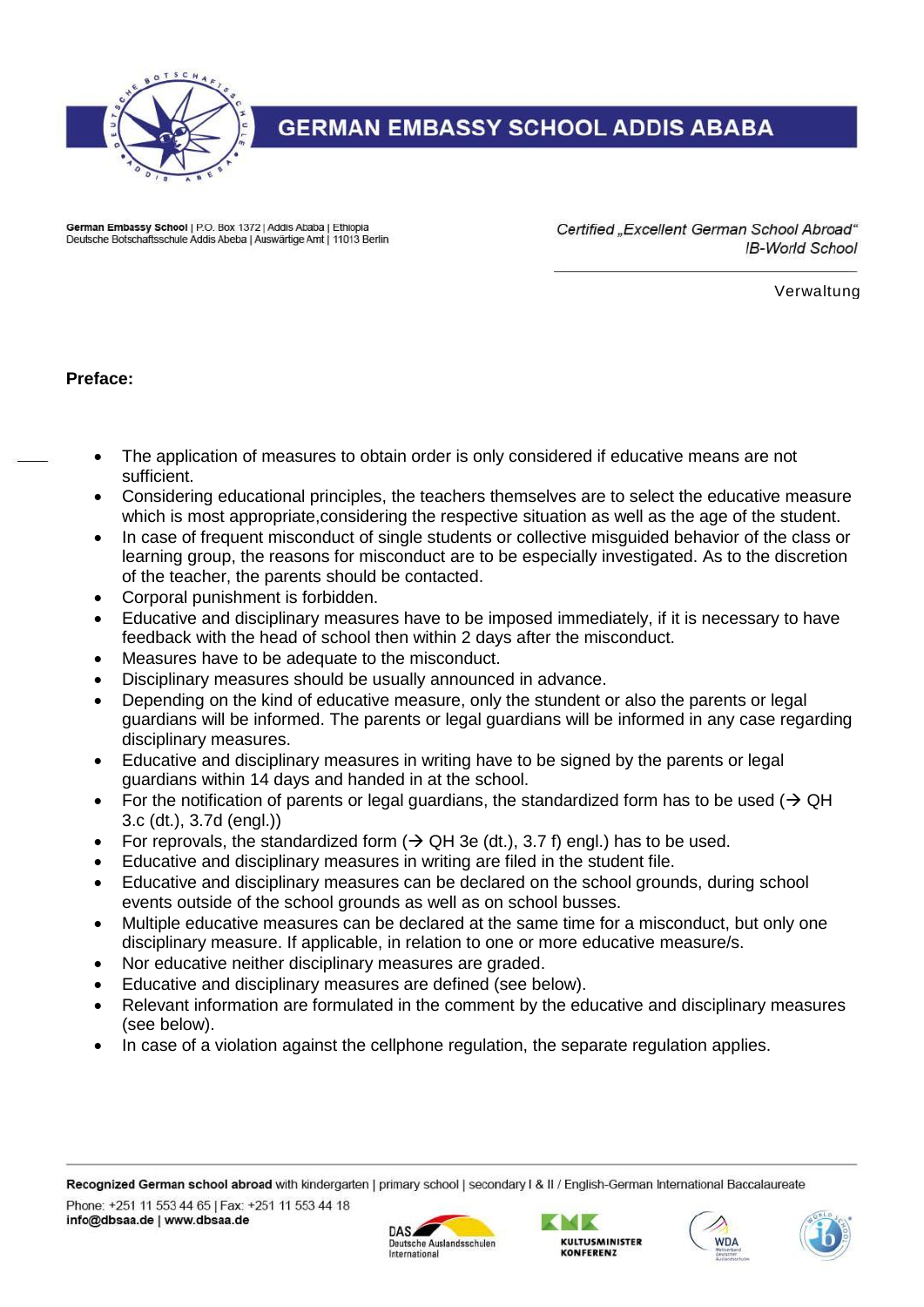

German Embassy School | P.O. Box 1372 | Addis Ababa | Ethiopia Deutsche Botschaftsschule Addis Abeba | Auswärtige Amt | 11013 Berlin Certified "Excellent German School Abroad" **IB-World School** 

Verwaltung

#### **Definition of educative and disciplinary measures**

#### **a) Educative measures**

Educative measures are applied by teachers and eligible personnel on their own responsibility.

- 1. Participation in a conciliation talk
- 2. Verbal reprimand
- 3. Written notice to the parents or legal guardians
- 4. Opportunity for indemnification
- 5. Treatment of misconduct in class
- 6. Registration of misconduct in class book<sup>1</sup>
- 7. Transfer of appropriate tasks
- 8. Seizure of items until the end of class or the school day

9. In case of repeated misconduct seizure of items until the end of the school day and pick-up at head of school by a parent or legal guardian

10. Temporary debarment during a class period

 $\overline{a}$ 

Remark: "Registrations" have to be precise regarding content and have to signed.

Following registrations in the class book are valid:

- 1. Often and considerable delay without proper explanation
- 2. Unexcused absence of class
- 3. Continuous disturbance of class, abrasive improper conduct or abrasive contumacy
- 4. Deliberate or grossly negligent damage to property
- 5. Crudeness as well as indangerment of other people always lead to a registration
- 7. Repeated or heavy misconduct against the school and break time regulations
- 8. Heavy attempt of deception

Recognized German school abroad with kindergarten | primary school | secondary I & II / English-German International Baccalaureate

Phone: +251 11 553 44 65 | Fax: +251 11 553 44 18 info@dbsaa.de | www.dbsaa.de









<sup>1</sup> Registration in class book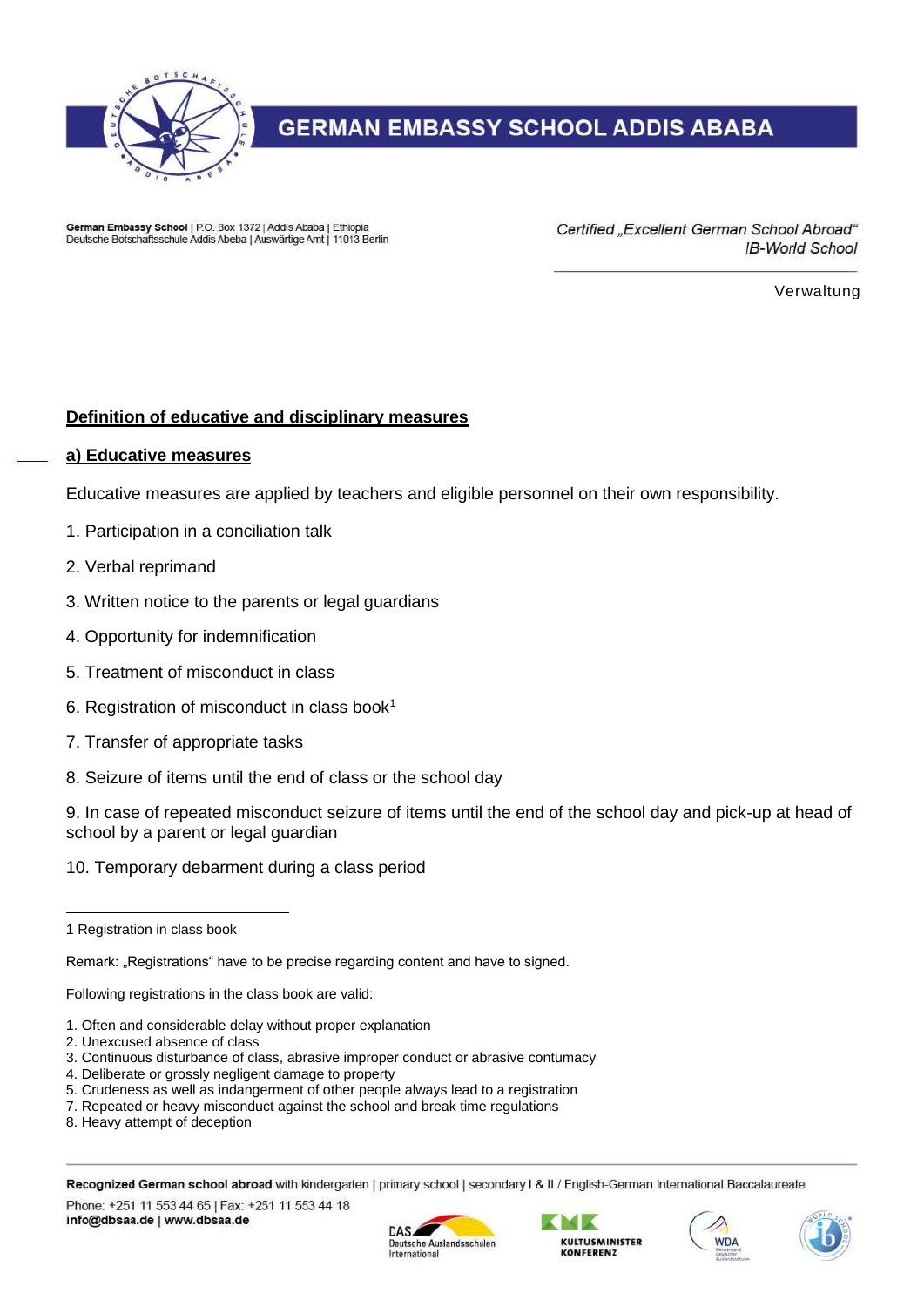

German Embassy School | P.O. Box 1372 | Addis Ababa | Ethiopia Deutsche Botschaftsschule Addis Abeba | Auswärtige Amt | 11013 Berlin Certified "Excellent German School Abroad" **IB-World School** 

Verwaltung

11. Rework for up to a class period at a reasonable point in time (notice to parents in advance)

#### **b) Disciplinary measures**

All disciplinary measures have to be registered in the student files.

The parents have to be notified in writing about the disciplinary measures and they have to be justified.

#### Disciplinary measures  $(\rightarrow$  for execution eligible people/ body)

- 1. Written reprimand ( $\rightarrow$  teacher)
- 2. Tightened reprimand  $($   $\rightarrow$  head of school)

3. Exclusion from class and school events as well as elective subjects and afternoon classes ( $\rightarrow$  head of school based on resolution of class conference)

4. Transfer to a parallel class  $($  $\rightarrow$  head of school based on resolution of class conference)

5. Exclusion from class for the duration of a school week ( $\rightarrow$  head of school based on resolution of class conference)

6. Exclusion from class for the duration of four school weeks  $($   $\rightarrow$  head of school based on resolution of teacher conference)

7. Threat of expulsion from school  $($  $\rightarrow$  head of school based on resolution of teacher conference)

8. Expulsion from school  $(\rightarrow)$  head of school based on resolution of teacher conference)







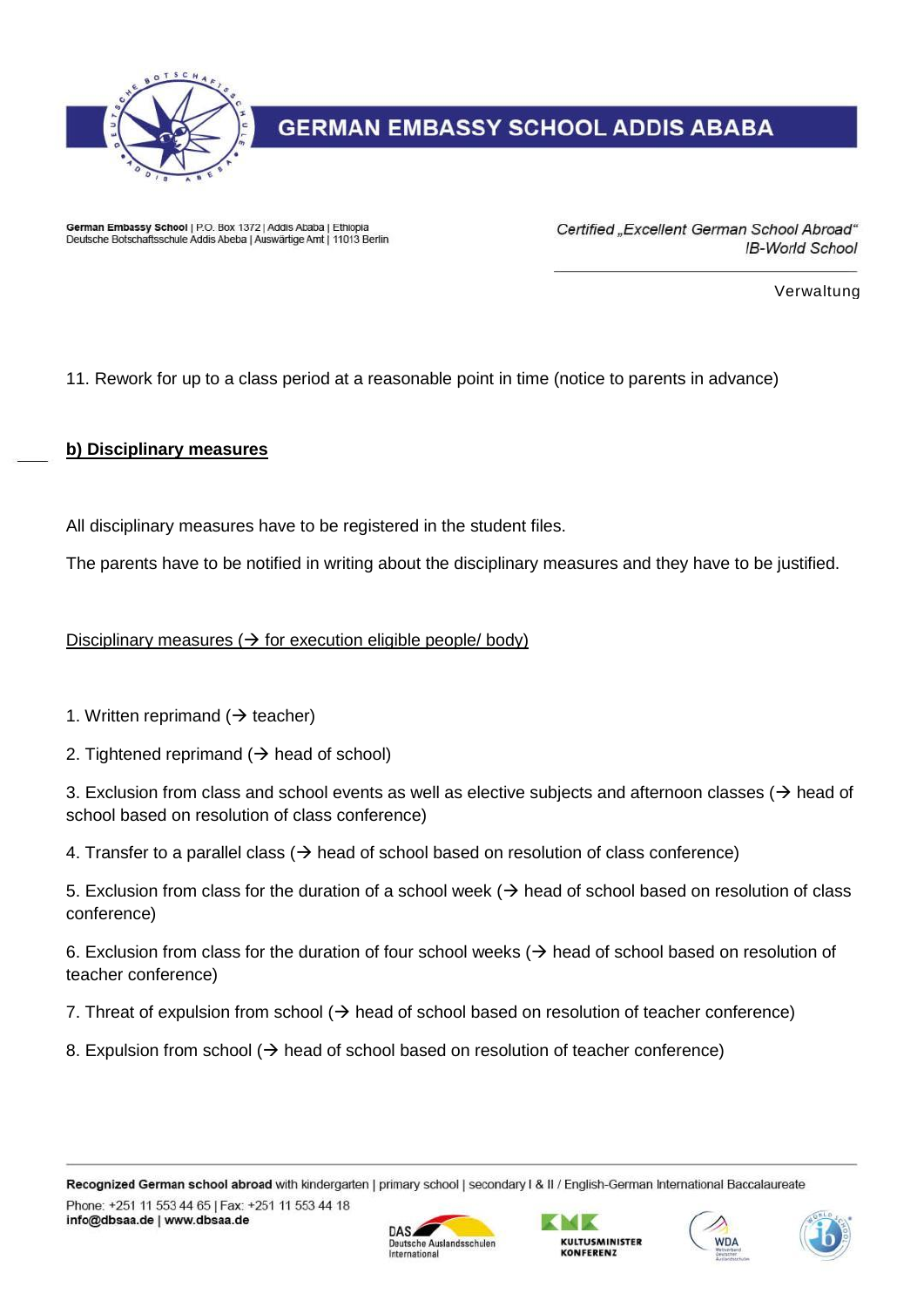

German Embassy School | P.O. Box 1372 | Addis Ababa | Ethiopia Deutsche Botschaftsschule Addis Abeba | Auswärtige Amt | 11013 Berlin Certified "Excellent German School Abroad" **IB-World School** 

Verwaltung

## **Procedure regarding disciplinary measures (3. – 8.)**

- A hearing of the student before the imposition of disciplinary measures 3. 8. have to be made possible.
- Before the decision about disciplinary measures, the student needs to be provided with the opportunity to comment.

If this opportunity is not being take advantage of, the disciplinary measure can be decided upon without it.

The school assumes that the parents can act on behalf of students of full age, unless the student of full age cleary disagrees in writing.

- Regarding disciplinary measures  $(3. 8.)$ , the main circumstances and content of the hearing including an explanation of the disciplinary measures have to be documented in a short protocol.
- The respective responsible body decides with a simple majority which educative and disciplinary measures apply.
- An exlusion (5.  $-6$ .) does not free the student from the participation in the upcoming class exams and other tasks at that particular time.

#### **Comment regarding the educative and disciplinary measures**

#### **Following measures are not admissible:**

- Measures which would violate the dignity of the student (e.g. cleaning of bathrooms)
- Rework on the day of the start of the educative and disciplinary measure when there is no class (unacceptable to organize for the parents)
- Collective punishments